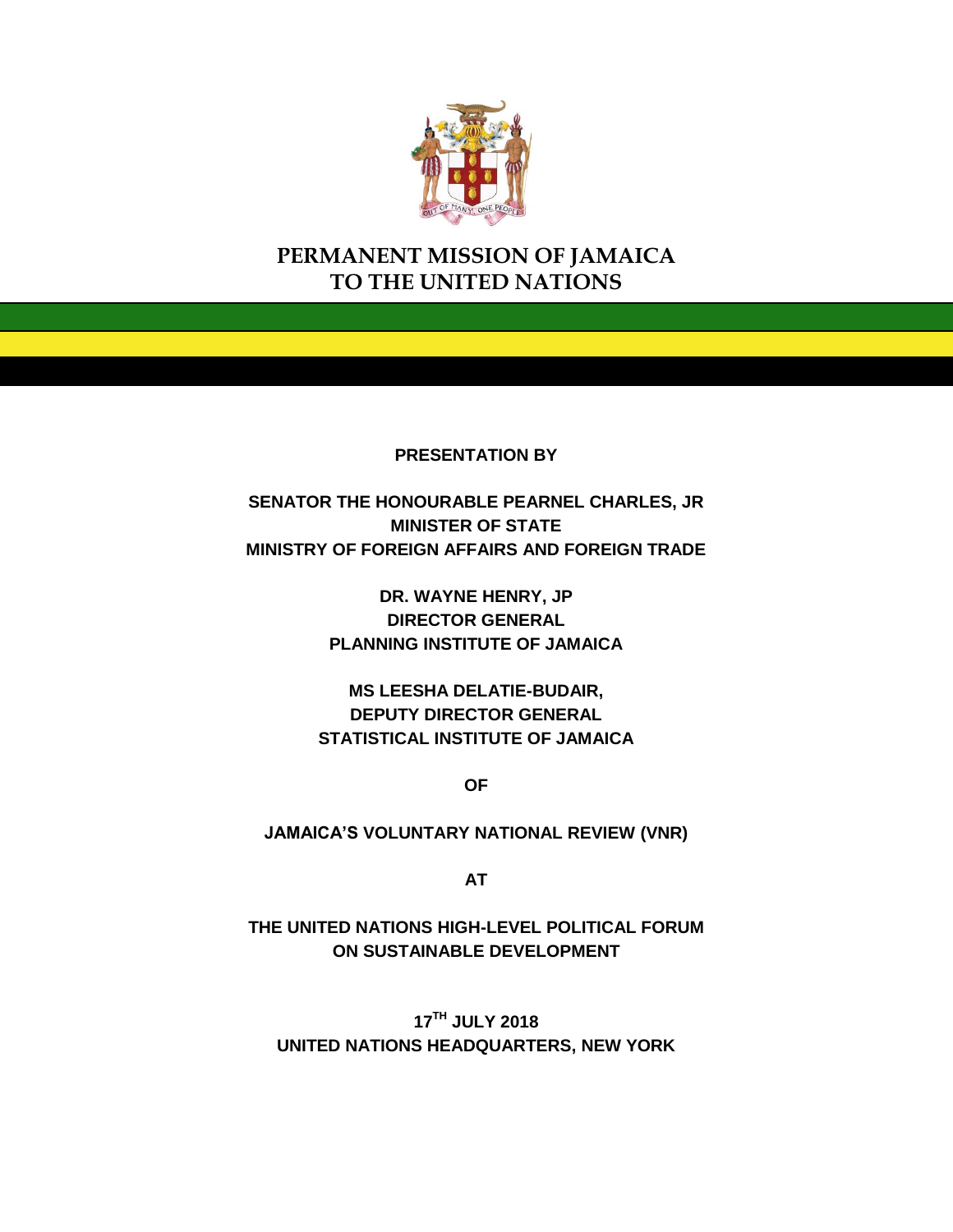#### **Excellencies, Ladies and Gentlemen**

Jamaica is pleased to present its first Voluntary National Review Report on its efforts to implement the Sustainable Development Goals (SDGs) of the 2030 Agenda. We represent a dynamic nation, populated by a people of great resilience. We are fully committed to realising the Jamaica we want by 2030, leaving no one behind. The journey is filled with challenges but we are inspired by the profound statement of one of our national heroes, Marcus Mosiah Garvey, who said that **"Progress is the attraction that moves humanity"**.

#### **PLEASE ENJOY THIS VIDEO.**

The successful implementation of the SDGs requires long term planning, within the framework of development strategies that supersede the finite cycle of political regimes. In 2009, we created our National Development Plan, Vision 2030 Jamaica, an insightful, strategic and practical roadmap, designed to make *Jamaica the place of choice, to live, work, raise families and do business***.** Like the 2030 Agenda, Vision 2030 Jamaica reflects the three (3) dimensions of sustainable development, and is built on four (4) goals:

- 1. Empowerment of Jamaicans to achieve their fullest potential
- 2. Creation of a secure, cohesive and just Jamaican society
- 3. Development of a prosperous Jamaican economy
- 4. Promotion of a healthy, natural environment

Vision 2030 Jamaica, therefore, serves as the axis around which implementation of the 2030 Agenda is organized. In fact, the Medium Term Socio-Economic Policy Framework (MTF), which is reviewed in three year cycles and through which Vision 2030 Jamaica is implemented, is fully aligned with the Agenda 2030. The UNDP Mainstreaming, Acceleration and Policy Support Assessment (MAPS) recognizes a 91 per cent alignment between Jamaica's national planning framework and the SDGs. Therefore, by implementing the priorities set out in the MTF, we will simultaneously be implementing Agenda 2030.

Jamaica has been formulating policies and implementing programmes and projects in an integrated and cross-cutting manner. This calls for not only a whole-of-government but also a whole-of-society approach. The establishment and composition of a National 2030 Agenda Oversight Committee is reflective of our multi-sectoral and multi-stakeholder approach to the delivery of the SDGs, in particular the youth, who play a critical role as custodians of Vision 2030 Jamaica and the SDGs. We will continue to focus on harnessing the demographic dividend to invest in young people. Thematic Working Groups, which guide the implementation of Vision 2030 Jamaica, also reflect the whole-of-society approach to the attainment of sustainable development for all.

We also believe that the successful implementation of the 2030 Agenda and our own Vision 2030 Jamaica calls for a process of accountability for goals and targets, by Government as well as by the people - including children and youth.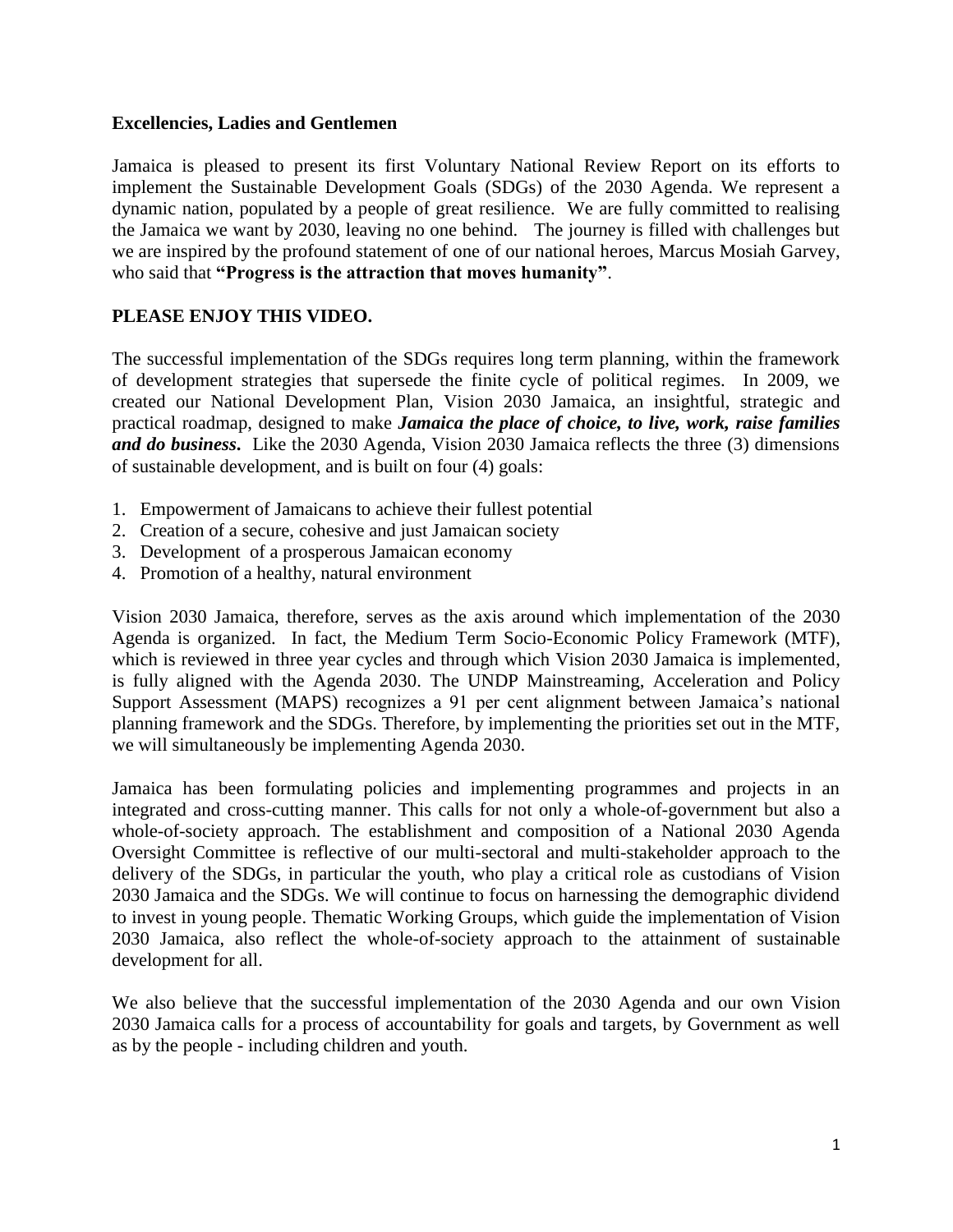Undoubtedly, we have made commendable strides in the country's implementation of both Vision 2030 Jamaica and Agenda 2030. A summary of the progress made under the framework of the national outcome indicators and targets for Vision 2030 Jamaica, shows that at the end of 2017, 67.2 per cent of the total indicators have shown improvement over the baseline year 2007.

As a Small Island Developing State, however, we are still faced with significant challenges, given our economic, environmental and social vulnerabilities, narrow natural resource base and limited institutional capacity. Additionally, we are frequently adversely impacted by extreme weather events, which severely retard our development prospects.

Development financing also remains a major challenge for Jamaica. We are burdened by a high debt to GDP ratio and our designation as an upper middle income country has precluded us from receiving certain types of aid and concessionary financing for development programmes. In particular, access to financial solutions for climate disaster risks is of critical importance, given our vulnerabilities as a SIDS.

Although the Addis Ababa Action Agenda provides the framework for financing Agenda 2030, we grapple with identifying practical ways to mobilize resources to drive our ambitious sustainable development agenda. Jamaica, through its engagement with the Group of Friends for SDGs Financing, has been seeking to mobilize institutional capital from the private sector for various priority projects. Strategic resource mobilisation is, therefore, required towards the identification of new, non-traditional and innovative financing modalities.

We remain concerned about inadequate access to high quality data, which is a critical requirement for making Agenda 2030 a reality. We cannot overstate, therefore, the importance of capacity building to support the strengthening of data systems and producing high-quality disaggregated data. We recognize that the development agenda is complex and requires coordination among public and private sectors, international development partner community as well as also coordination with civil society organizations and other major groups.

### **Dr. Wayne Henry intervenes….**

In partnership with the UNDP, we developed a Roadmap for implementation of the SDGs in Jamaica. The roadmap articulates key issues utilising the MAPS tool. A key element of the Roadmap is our prioritization of transformative actions that can simultaneously drive progress across multiple goals and targets, through a set of accelerators. These include:

- Social protection outreach to those furthest behind;
- Multidisciplinary efforts to tackle the drivers of Non-Communicable Diseases (NCDs);
- Strengthening the effectiveness of the judicial system;
- Violence prevention programmes;
- Building disaster risk resilience; and
- Advancing the development of the blue and green economies.

We can already report many successes, including macroeconomic stability; sustained improvement in labour market outcomes; greater social inclusion; and strengthened inter-sectoral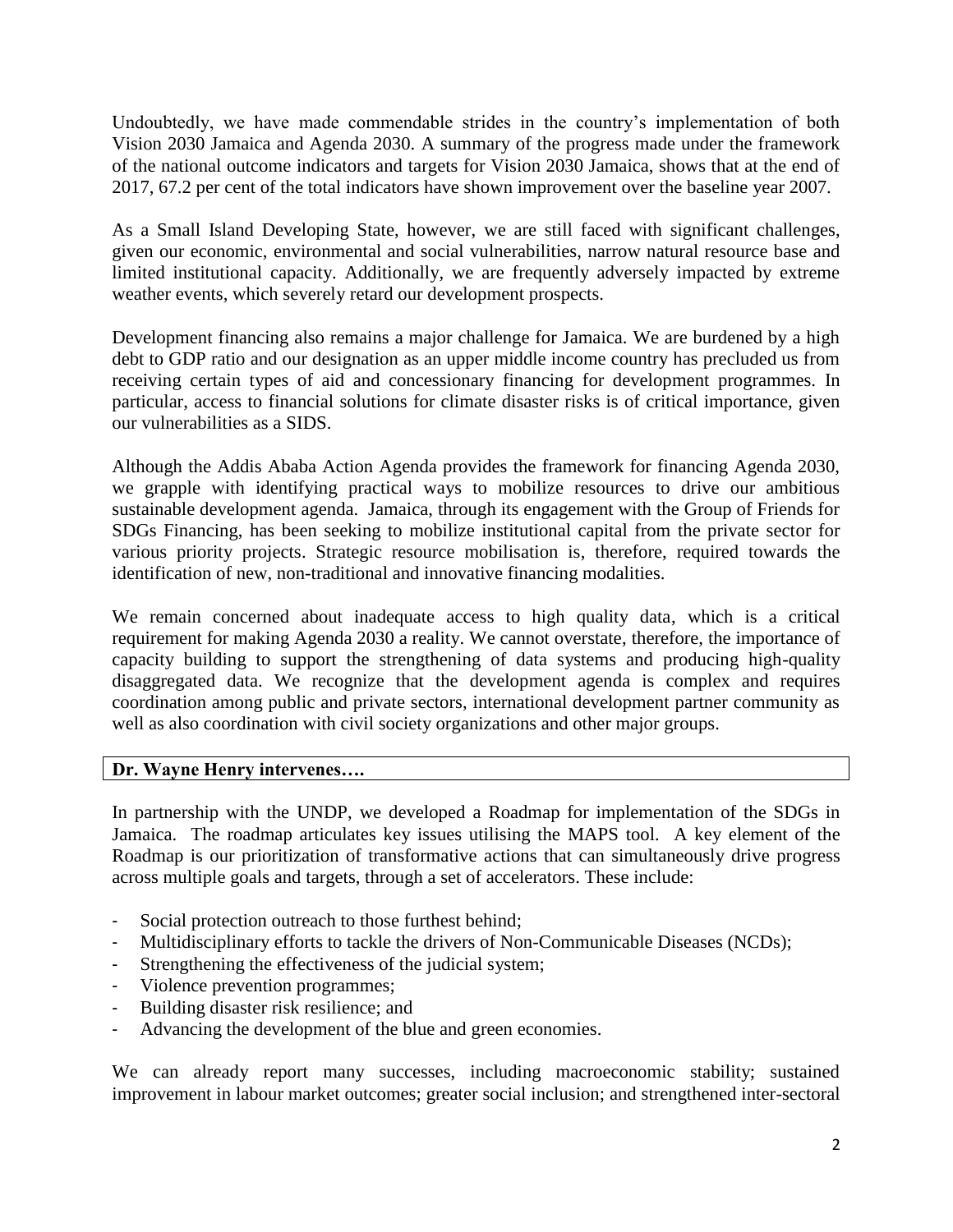linkages. However, in planning for the medium term, of special concern to Jamaica is the potential impact of hazard events, having regard to dislocation of population, disruption of livelihoods, and damage and losses, which have historically been equivalent to 1-2% of GDP per annum. We have come to realize, therefore, that our climate must be more deliberately factored across all dimensions of sustainable development planning.

Jamaica also recognises that critical to the advancement of the national development agenda is the promotion of increased institutional coordination at the national and sub-national levels for policy coherence, coupled with targeted communication and advocacy, particularly for vulnerable groups, including persons with disabilities, the elderly and women and children. We are committed to ensuring that no one is left behind.

Over the next three years, therefore, some of the transformational programmes and projects that Jamaica will implement as key components of our medium term framework are to:

- 1. Develop an innovative National Spatial Plan to ensure the optimal use of the nation's land and marine resources and outline the framework for their effective use and management, along with addressing issues regarding climate change and advancing the blue economy;
- 2. Improve risk identification and a reduction in vulnerability in eight coastal communities;
- 3. Strengthen our Fiscal Responsibility Framework to secure gains already achieved through economic reform and fiscal discipline;
- 4. Establish science and technology parks as a critical nexus between business and science;
- 5. Enhance the capacity of communities to participate in creating a safe and secure society; and
- 6. Implement the National Financial Inclusion Strategy to increase the access, knowledge and usage of financial services to the underserved population.

The implementation of these priorities by the Government of Jamaica will require the continued support of key local and global partners, which will be critical to the achievement of stronger and more inclusive growth. Jamaica remains committed to leading the charge to advance Vision 2030 Jamaica and Agenda 2030, and welcomes the support of our partners in our quest to achieve the **Jamaica We All Want.**

### **Ms Delatie-Budair intervenes…**

We welcome the fact that the 2030 Agenda has reignited the discussion on the importance of data. It has reinforced the fact that official statistics are vital to analysis, proper planning and decision making. It also reinforces the importance of all members of the National Statistics System (NSS) working together in a cohesive way to produce high quality statistics to monitor progress towards achieving the **Jamaica We Want**. Recognizing this, the Statistical Institute of Jamaica (STATIN) is championing the requisite legislative and institutional reforms to improve coordination for the production of official statistics.

In preparation for this review, baseline indicators on the SDGs were produced and are presented in our Statistical Annex. We are proud to announce that Jamaica's NSS was able to produce approximately 49% of the indicators, as defined by the Inter-Agency and Expert Group on the